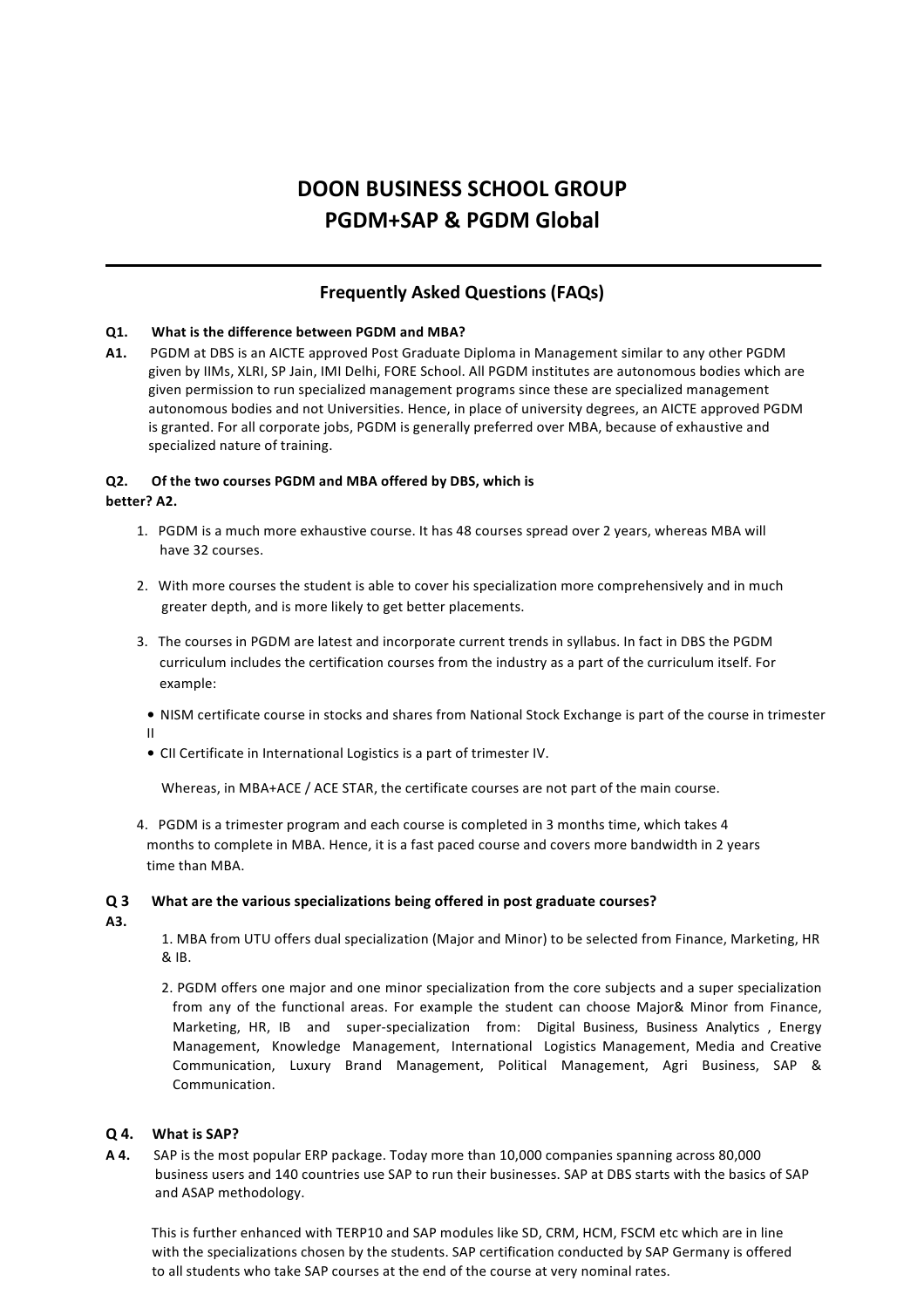# **Q5. Why is French Language included in the program?**

**A5.** French is the second highest spoken language in the world. Learning French increases your place-ability not only in good companies in India but also abroad.The French Language program at Doon Business School, is designed keeping in mind the latest expectation of the industry, and allows students to have a professional edge in today's competitive environment. DBS has entered into an MoU with the Embassy of France for teaching French language. A French national, an expert in the teaching of French, teaches French to the students at the end of which a globally recognized due certification is provided.

#### **Q 6. What is NISM certification and how does it benefit us?**

**A6.** NISM Certification course has been included to give students a deep understanding of the functioning of the capital markets along with hands-on practical training.

#### **Q7. What do you mean by III Certification?**

**A7.** Certificate courses in insurance provides students with an understanding of the insurance industry and the types of insurance people can buy. A typical certificate program prepares students for careers in areas such as sales, customer service, claims assistance or underwriting.

#### **Q8. Can I do PhD. after PGDM?**

**A8.** Yes you can. Most of the Universities in India and abroad allow students to do PhD. after PGDM. However many students also pursue fellowship programs from IIMs and other top institutions after PGDM.

#### **Q9. What is the minimum percentile, graduation percentage required for applying to DBS?**

**A9.** Admission in DBS is on the basis of performance in Online PI, percentile in written examination Class XII and Graduations Marks. So if you perform well in Online PI despite having secured a low percentage in graduation, you still stand a good chance at getting admission in DBS. You may apply irrespective of whatever marks /score you have got.

#### **Q10. I have not given any written examination so far, can I still apply for DBS?**

**A 10.** Yes. Your selection will be on the basis of graduation marks, Online Interview and you will be offered a conditional admission. You can appear in the next MAT/ATMA examinations and subject to your securing a specified percentile your admission will be regularized.

#### **Q11. Whether DBS provides hostel facility?**

**A11.** Yes, DBS has multiple hostels on campus and also nearby off campus hostels, for both boys and girls.

# **Q12. What is continuous internship program at DBS?**

**A12.** Summer internship is first- time industry interaction for a project in a company for 6-8 weeks. Our continuous internship programme places the student on real time work profile in a company for 2 days a week for one year. This helps in effective transition from student to Management position.

#### **Q13. I am appearing in the final year. My results will be declared in July/Aug, 2022. Can I apply?**

**A13.** If you have a valid MAT/CAT score & qualify the merit of DBS, you will be required to produce your passing certificate of graduation, with minimum 50% marks latest by 30th Oct 2022. For making the merit in such cases, average of  $1<sup>st</sup>$  and  $2<sup>nd</sup>$  year graduation marks will be considered.